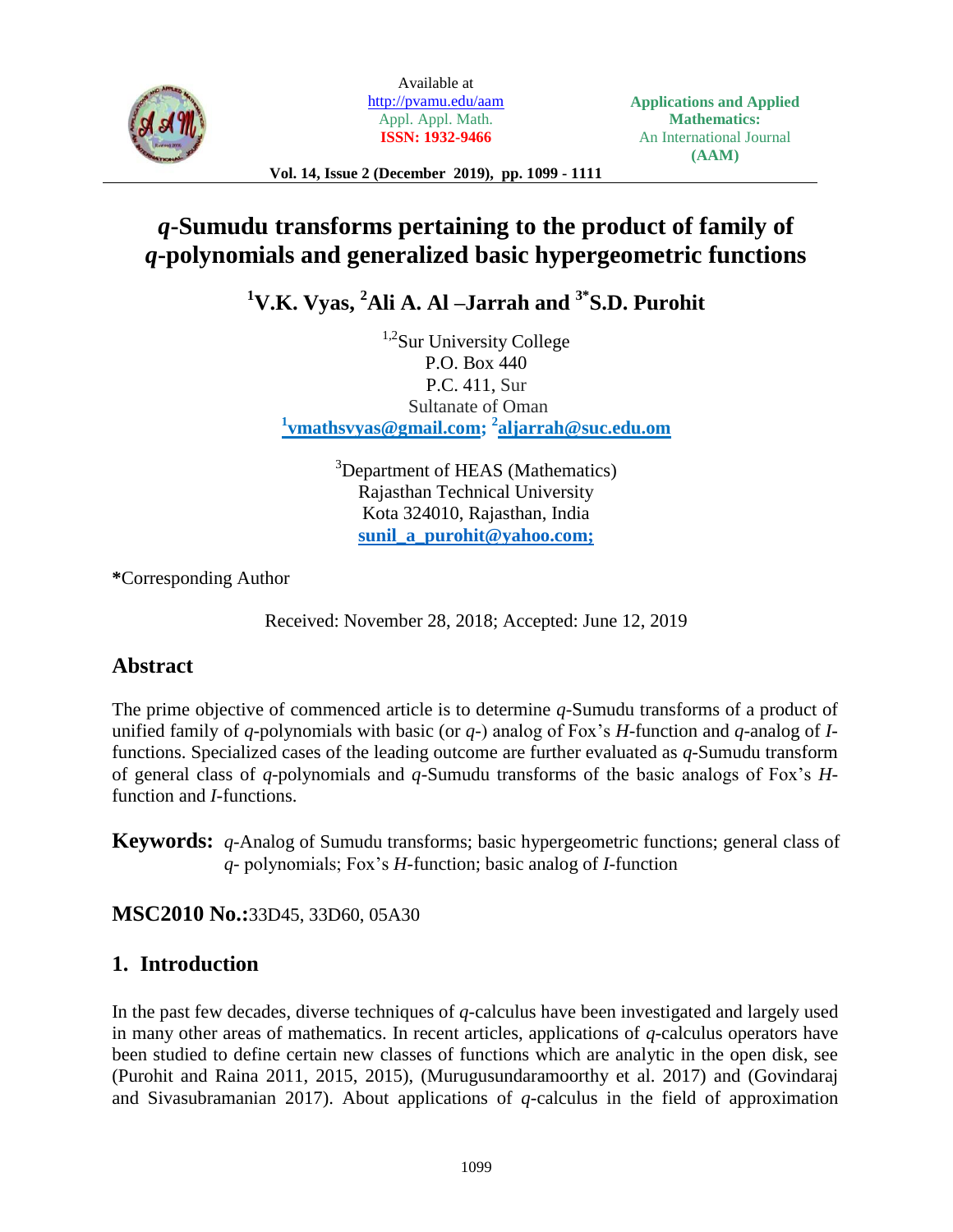theory, one may refer the current books by Aral et al. (2013) and Gupta et al. (2013). Recently in the field of adaptive filtering the utilization of *q*-calculus has also been discussed by Al-Saggaf et al. (2015), Ahmed et al. (2018) and Arif et al. (2018). In addition, for more applications *q*calculus, one may see such type of works Annaby et al. (2012), Ernst (2012, 2017), and references there in. On the other hand, integral transform is also one of the major tools to solve differential equations. Laplace, Fourier, Mellin and Hankel transforms are frequently using for the same. Present-days, some new integral transforms like Sumudu, natural and Mangontarum etc. are used over and over in the literature.

The integral transform of Sumudu type was introduced through Watugala (1993), and he put forward to obtain the result of ordinary differential equations in problems of control engineering. Although, the Sumudu transform is not a new integral transform, even it is a simply *s*-multiplied Laplace transform, but the major influence of the Sumudu transform is that it is useful to obtain solution of problems beyond resorting to a different frequency domain, by cause of it conserve scale and unit properties. Thus a lot of work has been done on the theory and applications of Sumudu transforms. In 2003, Belgacem et al. given explanatory observation for the Sumudu transform, and investigated number of fundamental properties of it. Nowadays, the Sumudu transform is an important integral transform to solve ordinary differential equation, see Nisar and Belgacem (2017), Nisar et al*.* (2017), (2017) and Silambarasan et al. (2018).

In 2013, Albayrak et al. gives *q*-analog of the Sumudu transforms, and they also obtained *q*-Sumudu transforms of certain special functions, including *q*-polynomials. Certain inversion and representation formulas and their applications for *q*-Sumudu transforms were also discussed in 2014. More recently Purohit and Ucar (2018), using *q*-Sumudu transform gives an alternative solution for the *q*-kinetic equation involving the Riemann-Liouville fractional *q*-integral operators. Moreover, for *q*-analog of other integral transforms, *q*-image formulas and their recent applications one can see [\(Al-Omari](https://www.sciencedirect.com/science/article/pii/S1018364715000439#!) 2016, 2017) and [\(Al-Omari](https://www.sciencedirect.com/science/article/pii/S1018364715000439#!) et al. 2018) Motivated by these avenues of applications, a large number of workers have made use of the *q*-Sumudu transforms in the theory of special functions of one and more variables. In the present paper, we aimed to evaluate the *q*-Sumudu transforms for a product of general class of *q*-polynomials and basic analogue of some generalized special functions. Special cases of our main results have also been discussed.

# **2. Preliminaries**

For our investigation, we need *q*-analogs of the Sumudu transform, introduced by Albayrak et al. (2013), as follow:

$$
S_q\{f(t);s\} = \frac{1}{(1-q)s} \int_0^s E_q(\frac{q}{s}t) f(t) d_q t, \ s > 0,
$$
\n(1)

preamble to the collection of functions

$$
A = \{ f(t) | \exists M, \tau_1, \tau_2 > 0, |f(t)| < ME_q(|t| / \tau_j) \} \in (-1)^j \times [0, \infty) \}
$$
 (2)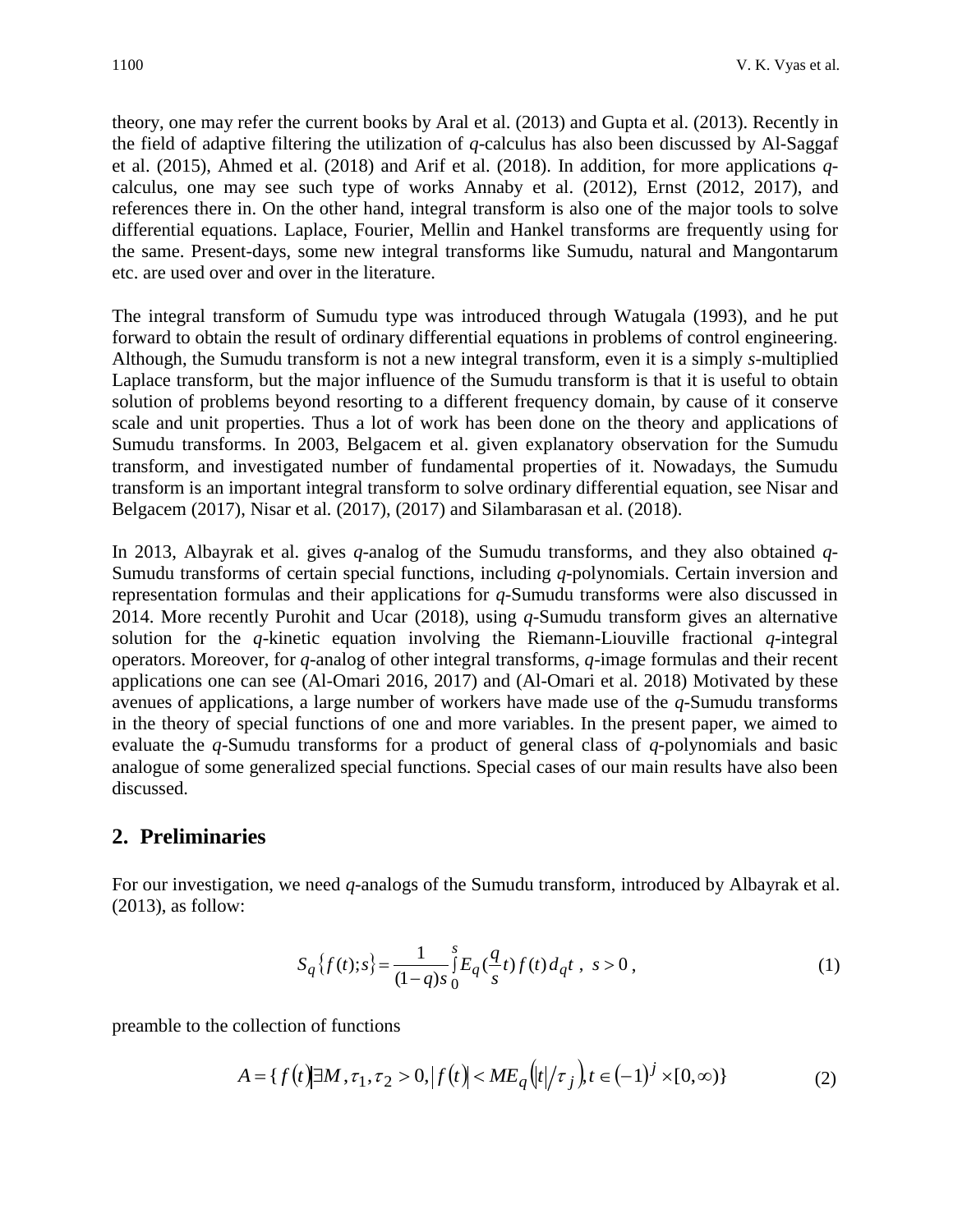and

$$
\boldsymbol{S}_q \left\{ f(t); s \right\} = \frac{1}{(1-q)s} \int_0^\infty e_q(-\frac{1}{s}t) f(t) d_q t , \ s > 0, \tag{3}
$$

provided the functions belongs to the set

$$
B = \{ f(t) | \exists M, \tau_1, \tau_2 > 0, |f(t)| < Me_q \left( |t| / \tau_j \right), t \in (-1)^j \times [0, \infty) \}. \tag{4}
$$

On the other hand, the *q*-version of exponential series are defined by

$$
e_q(t) = \sum_{n=0}^{\infty} \frac{x^n}{(q;q)_n} = \frac{1}{(t;q)_{\infty}} \qquad |t| < 1
$$
 (5)

and

$$
E_q(x) = \sum_{n=0}^{\infty} \frac{(-1)^n q^{n(n-1)/2} x^n}{(q;q)_n} = (t;q)_{\infty} \qquad (t \in C).
$$
 (6)

The basic improper integration cf. (Jackson, 1905) and (De Sole and Kac 2005) are defined as

$$
\int_{0}^{x} f(t) d_{q} t = x (1-q) \sum_{k=0}^{\infty} q^{k} f(xq^{k}), \qquad (7)
$$

$$
\int_{0}^{\infty} f(x) d_q x = (1-q) \sum_{k \in \mathbb{Z}} \frac{q^k}{A} f(\frac{q^k}{A}).
$$
\n(8)

By using the results of (7) and (8), the *q*-Sumudu transforms perhaps expressed as:

$$
S_q\{f(t);s\} = (q;q)_{\infty} \sum_{k=0}^{\infty} \frac{q^k f\left(sq^k\right)}{\left(q;q\right)_k} \tag{9}
$$

and

$$
\boldsymbol{S}_q\left\{f(t);s\right\} = \frac{s^{-1}}{\left(-\frac{1}{s};q\right)_\infty} \sum_{k \in \mathbb{Z}} q^k f\left(q^k\right) \left(-\frac{1}{s};q\right)_k.
$$
\n(10)

For our purpose, we suppose  $\alpha$  is real or complex and  $|q|<1$ , then the *q*-shifted factorial is expressed as under (cf. Gasper and Rahman, 1990)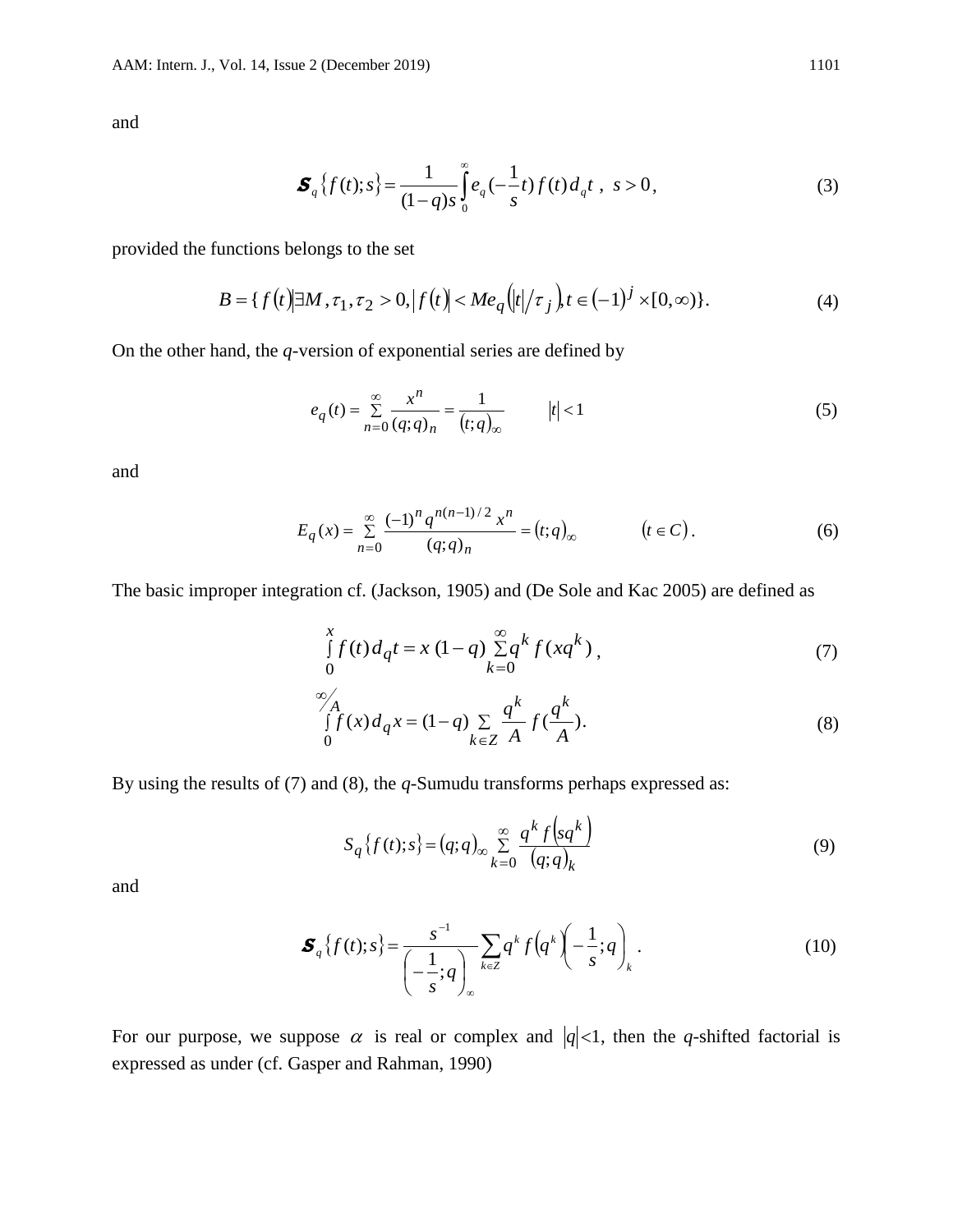$$
(a;q)_n = \begin{cases} 1 & ; & n = 0 \\ (1-a)(1-aq)\cdots(1-aq^{n-1}) & ; & n \in \mathbb{N}, \end{cases}
$$
 (11)

and its natural extension is given by

$$
(a;q)_{\alpha} = \frac{(a;q)_{\infty}}{(aq^{\alpha};q)_{\infty}}, \quad \alpha \in \mathbb{C} \,. \tag{12}
$$

For  $n = \infty$  the definition (1) remains useful as a convergent infinite by-product, provided  $|q| < 1$ , as under:

$$
(a;q)_{\infty} = \prod_{j=0}^{\infty} (1 - aq^{j}).
$$
\n(13)

Moreover, the (basic) q-analog of the binomial (power) function  $(x \pm y)^n$  cf. Ernst (2003), is given by

$$
(x \pm y)^{(n)} \equiv (x \pm y)_n \equiv x^n (\mp y/x; q)_n = x^n \sum_{k=0}^n {n \brack k}_q q^{k(k-1)/2} (\pm y/x)^k , \qquad (14)
$$

so that

$$
Lt (x \pm y)^{(n)} = (x \pm y)^n,
$$
\n(15)

where the *q*-version of binomial coefficient is given as:

$$
\begin{bmatrix} \alpha \\ k \end{bmatrix}_q = \frac{(q^{-\alpha};q)_k}{(q;q)_k} (-q^{\alpha})^k q^{-k(k-1)/2} \quad (k \in \mathbb{N}, \alpha \in \mathbb{C}).
$$
 (16)

Consider

$$
f(x) = \sum_{n = -\infty}^{+\infty} A_n x^n
$$

be a power series in  $x$ , defined over a bounded sequence of real or complex numbers, (cf. Gasper and Rahman, 1990) thereupon we have

$$
f\big[x \pm y\big]_q = \sum_{n=-\infty}^{+\infty} A_n x^n (\mp y/x; q)_n. \tag{17}
$$

Further, the *q*-gamma function is defined as follows: (cf. De Sole and Kac, 2005)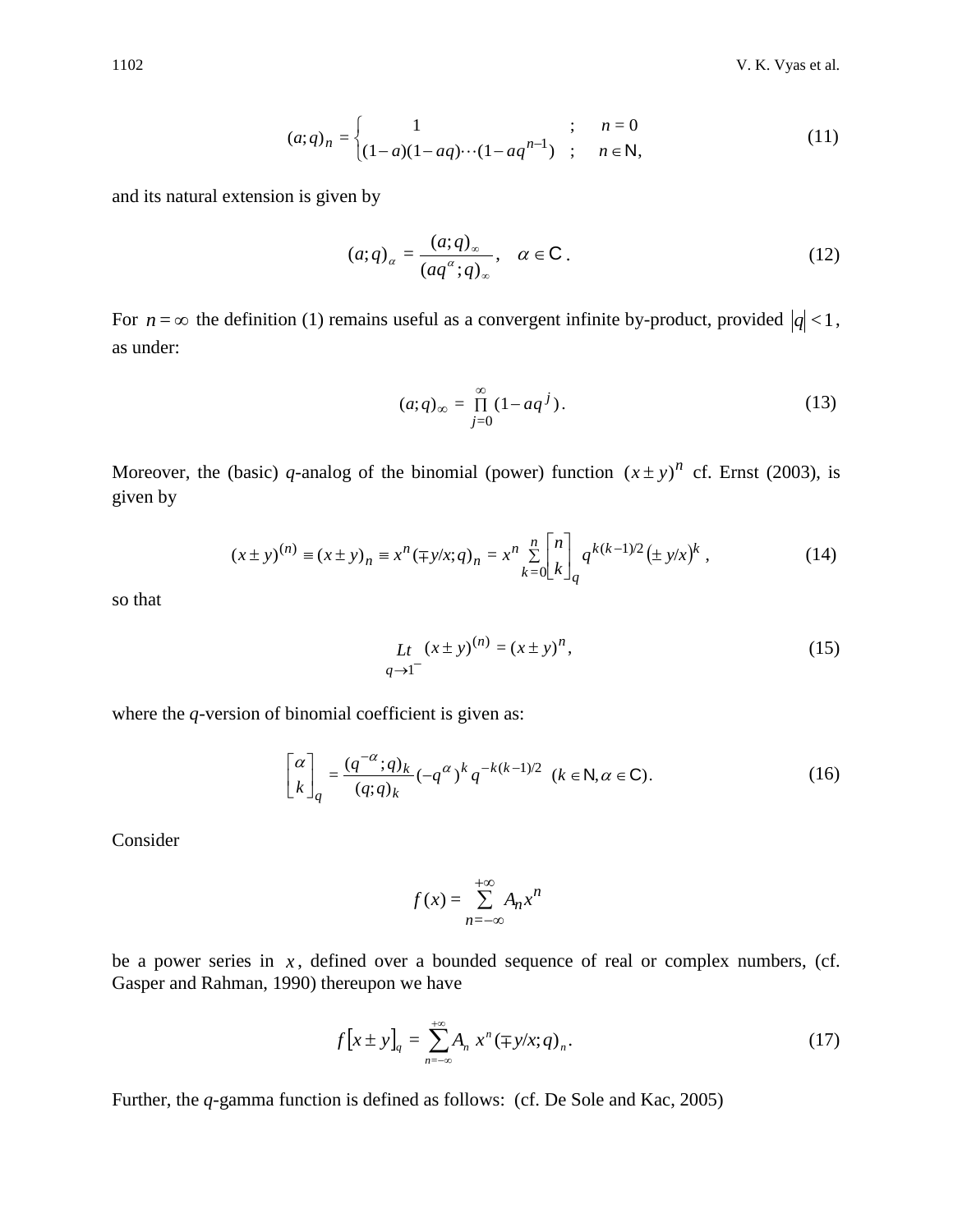$$
\Gamma_q(\alpha) = \int_{0}^{\frac{1}{\sqrt{1-q}}} x^{\alpha-1} E_q(q(1-q)x) d_q x \qquad (\alpha > 0).
$$
 (18)

Or

$$
\Gamma_q(\alpha) = K(A; \alpha) \int_{0}^{\infty} x^{\alpha-1} E_q(-(1-q)x) d_q x \qquad (\alpha > 0), \qquad (19)
$$

where

$$
K(A;t) = A^{t-1} \frac{\left(-\frac{q}{A};q\right)_{\infty}}{\left(-\frac{q^t}{A};q\right)_{\infty}} \cdot \frac{\left(-A;q\right)_{\infty}}{\left(-Aq^{1-t};q\right)_{\infty}} \qquad (t \in R).
$$
 (20)

For the variable  $t$ , the above function  $K(A; t)$  gives the subsequent interesting relation:

$$
K(x;t+1) = q^t K(x;t).
$$
\n(21)

Here the *q*-gamma function can also be written in the following form

$$
\Gamma_q(\alpha) = \frac{(q;q)_{\infty}(1-q)^{1-\alpha}}{(q^{\alpha};q)_{\infty}} = \frac{(1-q)_{\alpha-1}}{(1-q)^{\alpha-1}} = \frac{(q;q)_{\alpha-1}}{(1-q)^{\alpha-1}},
$$
\n(22)

where  $\alpha \neq 0, -1, -2, \cdots$ .

Now, we lead by looking back on a system of *q*-polynomials  $f_{n,N}(x;q)$  in terms of a bounded complex sequence  $\{S_{i,q}\}_{i=1}^{\infty}$  $\mathcal{S}_{j,q} \big|_{j=0}^{\infty}$ , given as (cf. Srivastava and Agarwal, 1989)

$$
f_{n,N}(x,q) = \sum_{j=0}^{\left[n\atop N\right]}\begin{bmatrix} n \\ N_j \end{bmatrix} S_{j,q} x^j \qquad (n = 0, 1, 2...),
$$
 (23)

fixed up with positive integer N.

By virtue of the Mellin-Barnes category *q*-contour integral, Saxena and Kumar (1995) made known a basic analog of the *I*-function as under:

$$
I^{m,n}_{A_i,B_i} \left[ x;q \middle| \begin{array}{c} (a_j,\alpha_j)_{1,n}, (a_{ji},\alpha_{ji})_{n+1,A_i} \\ (b_j,\beta_j)_{1,m}, (b_j,\beta_j)_{m+1,B_i} \end{array} \right]
$$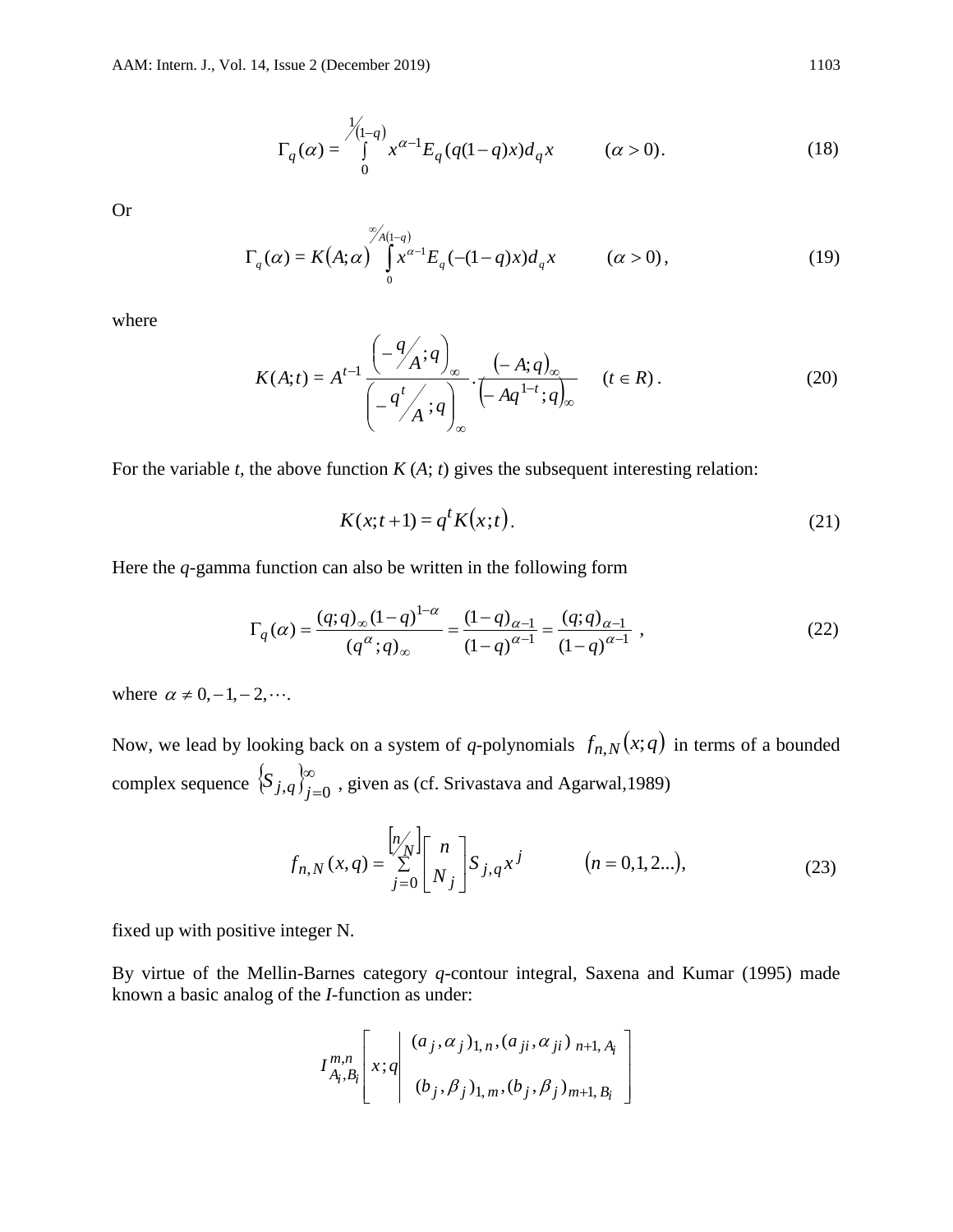$$
= \frac{1}{2\pi \omega} \int_{C} \frac{\prod_{j=1}^{m} G(q^{b_j - \beta_j s}) \prod_{j=1}^{n} G(q^{1 - a_j + \alpha_j s}) \pi x^{s}}{ \sum_{i=1}^{r} \left\{ \prod_{j=m+1}^{B_i} G(q^{1 - b_{ji} + \beta_{ji} s}) \prod_{j=n+1}^{A_i} G(q^{a_{ji} - \alpha_{ji} s}) \right\} G(q^{1 - s}) \sin \pi s}
$$
(24)

where  $0 \le m \le B_i$ ;  $0 \le n \le A_i$ ;  $i = 1, 2, \dots, r$ ; *r* is finite;  $\omega = \sqrt{-1}$ ; and

$$
G(q^{a}) = \left\{ \prod_{n=0}^{\infty} (1 - q^{a+n}) \right\}^{-1} = \frac{1}{(q^{a}; q)_{\infty}}.
$$

Also  $\alpha_j$ ,  $\beta_j$ ,  $\alpha_{ji}$ ,  $\beta_{ji}$  are real and positive and  $a_j$ ,  $b_j$ ,  $a_{ji}$ ,  $b_{ji}$  are arbitrary numbers of complex type.

The contour of integration C runs from  $-i\infty$  to  $+i\infty$  chosen so that all the poles of  $G(q^{b_j-\beta_j s})$ ;  $1 \le j \le m$ , are to its right, and those of  $G(q^{1-a_j+a_j s})$ ,  $1 \le j \le n$ , are to its left and at least some  $\varepsilon > 0$  distance away from the contour C. If Re[s log(x) – log sin  $\pi s$ ] <0, for huge amount of s on the contour, in other words if  $|\arg x| < \pi$ , the basic integral defined above converges. It may be observed that the contour of integration *C* can be replaced by other suitably indented contours parallel to the imaginary axis.

It is readable to note that as  $r = 1, A_1 = A$ ;  $B_1 = B$ ; definition (24) yields the basic equivalent (*q*analog) of the Fox's *H*-function due to Saxena et al. (1983), namely

$$
H_{A,B}^{m,n}\left[x;q\middle|\begin{array}{c}(a,\alpha)\\(b,\beta)\end{array}\right] = \frac{1}{2\pi\omega} \int_{C} \frac{\prod_{j=1}^{m} G(q^{b_j-\beta_j s}) \prod_{j=1}^{n} G(q^{1-a_j+\alpha_j s}) \pi x^{s}}{\prod_{j=m+1}^{B} G(q^{1-b_j+\beta_j s}) \prod_{j=n+1}^{A} G(q^{a_j-\alpha_j s}) G(q^{1-s}) \sin \pi x}\,ds,\qquad(25)
$$

Again, if we consider  $\alpha_i = \beta_j = 1, \forall i$  and *j* in the definition (25), it reduces to a basic analog of the Meijer's *G*-function defined by Saxena et al. (1983), namely

$$
H_{A,B}^{m,n}\left[x;q\middle|\begin{array}{c}(a,1)\\(b,1)\end{array}\right]\equiv G_{A,B}^{m,n}\left[x;q\middle|\begin{array}{c}a_1,\cdots,a_A\\b_1,\cdots,b_B\end{array}\right]
$$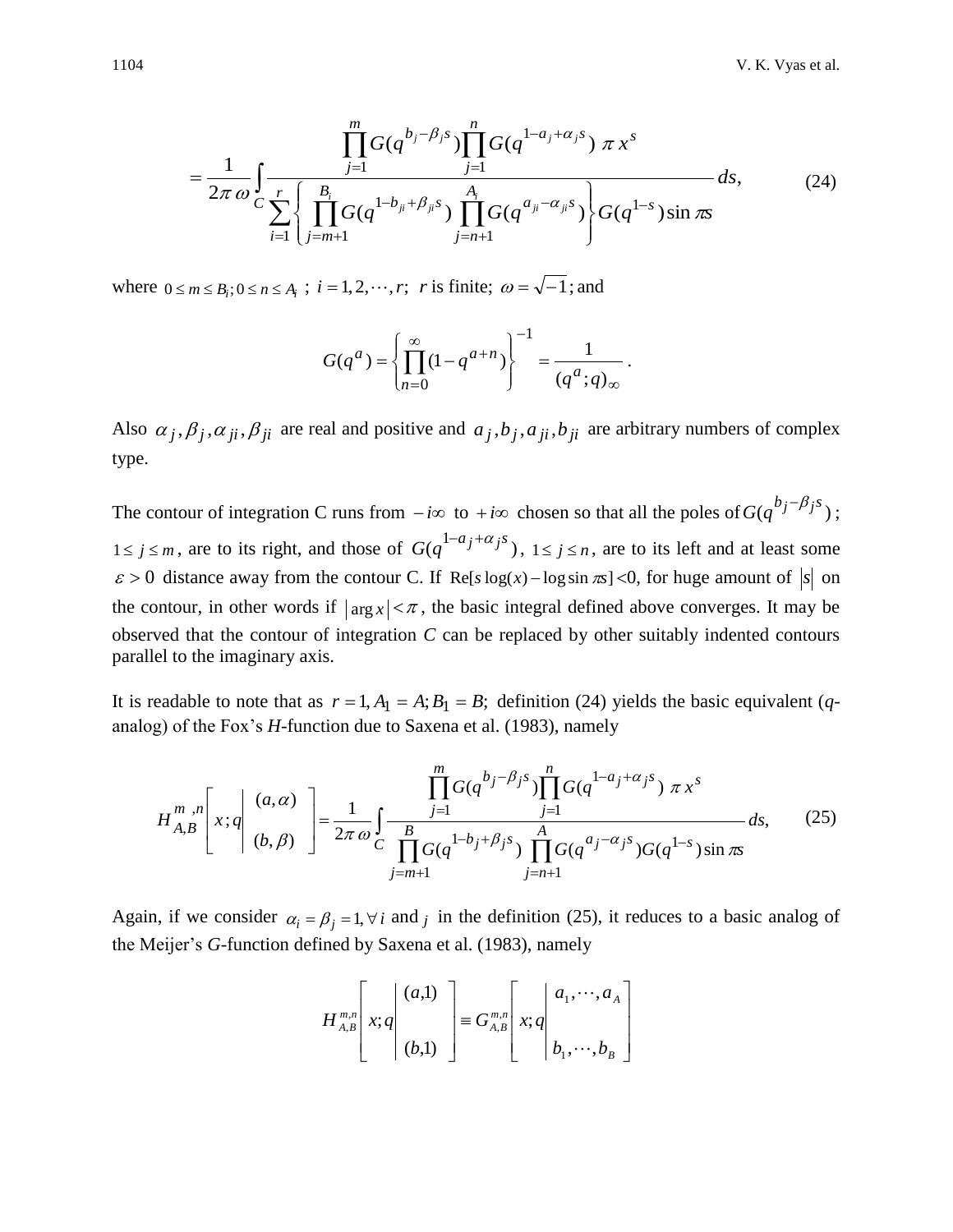$$
= \frac{1}{2\pi \omega} \int_{C} \frac{\prod_{j=1}^{m} G(q^{b_j - s}) \prod_{j=1}^{n} G(q^{1 - a_j + s}) \pi x^{s}}{\prod_{j=m+1}^{B} G(q^{1 - b_j + s}) \prod_{j=n+1}^{A} G(q^{a_j - s}) G(q^{1 - s}) \sin \pi x}
$$
(26)

where  $0 \le m_1 \le B$ ,  $0 \le n_1 \le A$  and  $\text{Re}[s \log(x) - \log \sin(\pi s)] < 0$ .

Moreover, if we take  $n = 0$ ,  $m = B$  in the definition (26), we obtain the basic analog of *E*-function (MacRobert's function) as Agarwal (1960):

$$
G_{A,B}^{B,0} \left[ x;q \middle| \begin{array}{c} a_1, \cdots, a_A \\ b_1, \cdots, b_B \end{array} \right] = E_q[B;b_j : A; a_j : x]. \tag{27}
$$

For remarkable fundamental properties, along with numerous applications of the Meijer's *G*function or Fox *H*-functions, one is allowed to refer the research treatise by Mathai and Saxena (1973, 1978) and Mathai et al. (2010)

### **3. Main Results**

In this segment, we shall investigate the *q*-Sumudu transforms of a product of the universal system of *q*-polynomials and *q*-analogs of the *H*- function and *I*-functions. We state our results in terms of the following theorems:

#### **Theorem 3.1.**

If  $\{S_{i,q}\}_{i=1}^{\infty}$  $\int_{j,q}$   $\int_{j=0}^{\infty}$  be a bounded complex sequence, let  $m_1, n_1$ ; *A*, *B* be positive integers such that  $0 \le m_1 \le B$ ,  $0 \le n_1 \le A$  and *N* be an arbitrary positive integer. Then the following *q*-Sumudu transform holds:

$$
S_q \left\{ x^{\lambda} f_{n,N}(x,q) H_{A,B}^{m_1,n_1} \left[ x^k \, ; q \middle| \, (a_1, \alpha_1), \dots, (a_A, \alpha_A) \right] \right\}
$$
\n
$$
= \frac{s^{\lambda}}{G(q)} \sum_{j=0}^{[n]} \left[ n \atop N_j \right] S_{j,q} s^j H_{A+1,B}^{m_1,n_1+1} \left[ s^k \, ; q \middle| \, (-\lambda - j, k), (a_1, \alpha_1), \dots, (a_A, \alpha_A) \right] (k > 0), \qquad (28)
$$

provided  $\text{Re}[s \log(x) - \log \sin \pi s] < 0$ .

*Proof:*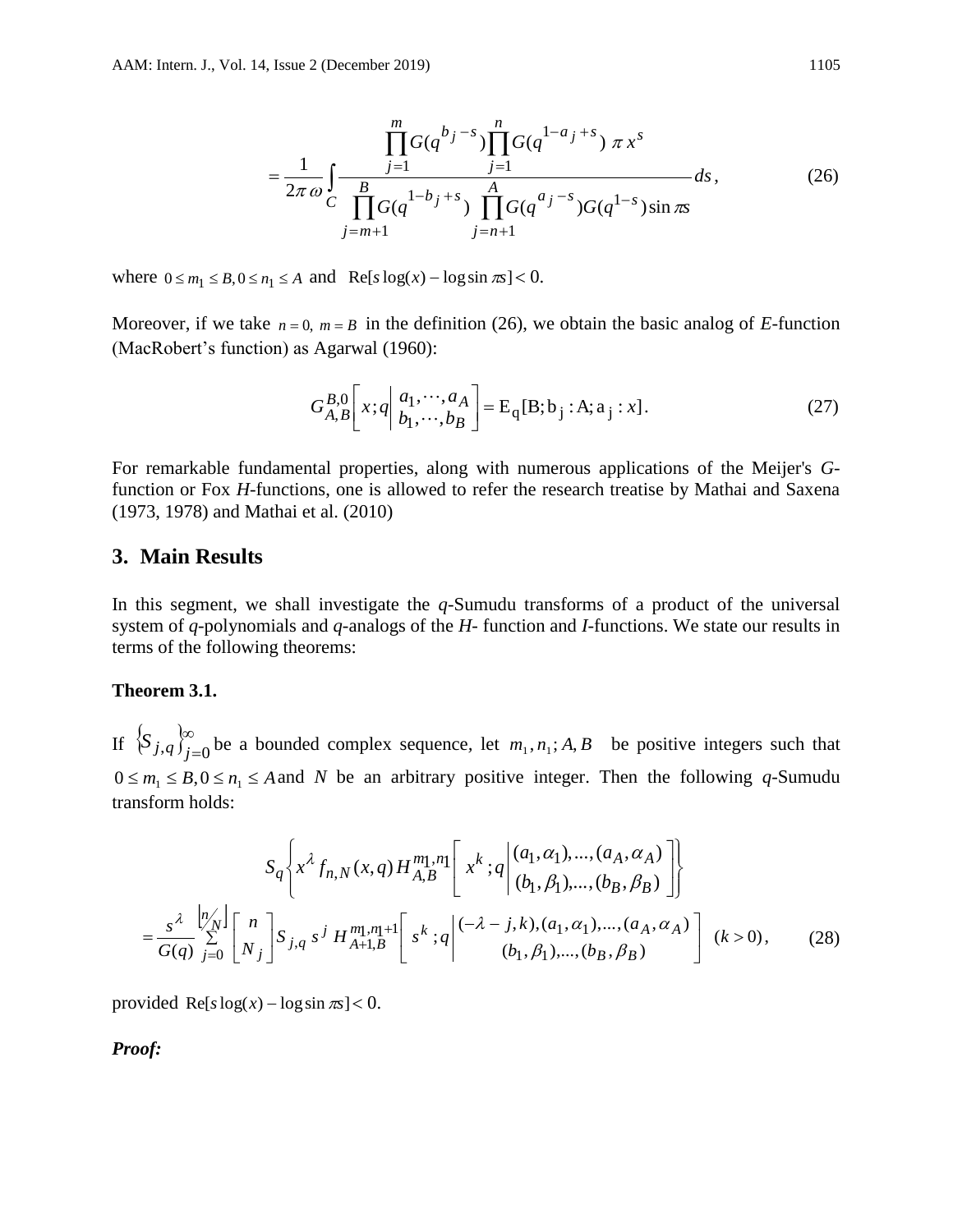On making use of definitions (23) and (25), the left hand side (let L) of the main result (28) can be represented as

$$
L = S_q \left\{ x^{\lambda} \sum_{j=0}^{[n]} \begin{bmatrix} n \\ x^{\lambda} \sum_{j=0}^{[n]} \begin{bmatrix} n \\ N_j \end{bmatrix} S_{j,q} x^j \frac{1}{2\pi \omega} \int \frac{\prod_{j=1}^{m} G(q^{bj-\beta} j^s) \prod_{j=1}^{n} G(q^{1-a} j^+ \alpha j^s)}{\prod_{j=1}^{m} G(q^{1-b} j^i + \beta j^i s)} \frac{A}{\prod_{j=1}^{n} G(q^{a} j^i - \alpha j^i s)} G(q^{1-s}) \sin \pi s} ds \right\}
$$

or

$$
L = \sum_{j=0}^{[n]}\begin{bmatrix} n \\ N_j \end{bmatrix} S_{j,q} \frac{1}{2\pi \omega} \int_{C} \frac{\prod_{j=1}^{m_1} G(q^{b_j-\beta} j^s) \prod_{j=1}^{n_1} G(q^{1-a_j+\alpha} j^s)}{\prod_{j=m_1+1}^{m_1} G(q^{1-b_jj} + \beta j^s) \prod_{j=n_1+1}^{A} G(q^{a_jj} - \alpha j^s) G(q^{1-s}) \sin \pi s} S_q(x^{j+\lambda+kz}) ds.
$$

On using the known result due Albayrak et al. (2013), namely

$$
S_q(x^{\alpha-1}) = s^{\alpha-1}(1-q)^{\alpha-1}\Gamma_q(\alpha),
$$

the above expression reduce to

e above expression reduce to  
\n
$$
L = \sum_{j=0}^{\lfloor n/\ell \rfloor} \binom{n}{N_j} S_{j,q} \frac{s^{\lambda+j}}{2\pi \omega} \frac{\prod_{j=1}^{m_1} G(q^{b_j - \beta_j s}) \prod_{j=1}^{n_1} G(q^{1-a_j + \alpha_j s}) \pi(s^k)^{z} (1-q)^{j+\lambda+k} S_{\lceil n/\ell \rceil} (j+\lambda+ks+1)}{\prod_{j=1}^{n_1} G(q^{1-b_j j + \beta_j j + \beta_j s}) \prod_{j=n_1+1}^{n_1} G(q^{a_j j - \alpha_j j + \delta_j s}) G(q^{1-s}) \sin \pi s}.
$$

The desired right-hand side of (28) may be obtained by further simplification, as under

$$
S_q\left\{ x^{\lambda} f_{n,N}(x,q) H_{A,B}^{m_1,n_1} \left[ x^k ; q \middle| \begin{array}{l} (a_1, \alpha_1), \dots, (a_A, \alpha_A) \\ (b_1, \beta_1), \dots, (b_B, \beta_B) \end{array} \right]; s \right\}
$$
  
= 
$$
\frac{s^{\lambda}}{G(q)} \sum_{j=0}^{\lfloor n/2 \rfloor} \left[ n \atop N_j \right] S_{j,q} s^j H_{A+1,B}^{m_1,n_1+1} \left[ s^k ; q \middle| \begin{array}{l} (-\lambda - j,k), (a_1, \alpha_1), \dots, (a_A, \alpha_A) \\ (b_1, \beta_1), \dots, (b_B, \beta_B) \end{array} \right] (k > 0),
$$

provided  $\text{Re}[s \log(x) - \log \sin(\pi s)] < 0$ .

In similar fashion, we derive another result as under:

# **Theorem 3.2.**

Consider  $\text{Re}(\mu) > 0$  and  $\text{Re}[s \log(x) - \log \sin \pi s] < 0$ , then the *q*-Sumudu transform for a product of *q*-analog of *I*-function and *q*-polynomials family  $f_{n,N}(x;q)$  is given by the subsequent formula: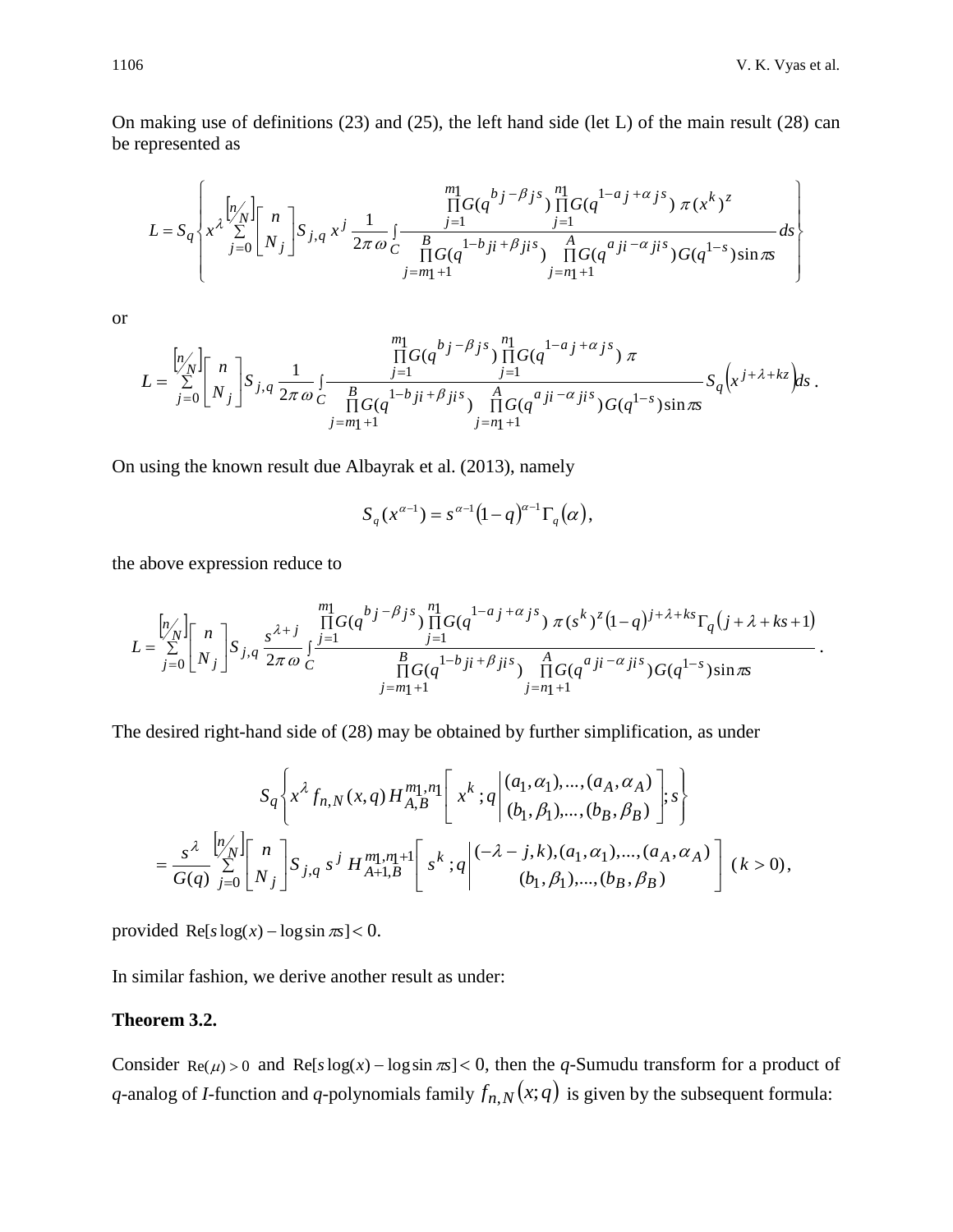$$
S_{q} \left\{ x^{\lambda} f_{n,N}(x,q) I_{A_{i},B_{i}}^{m1,n} \left[ \rho x^{k};q \left| \begin{array}{c} (a_{j},\alpha_{j})_{1,n_{1}}, (a_{ji},\alpha_{ji})_{n_{1}+1,A_{i}} \\ (b_{j},\beta_{j})_{1,m_{1}}, (b_{j},\beta_{j})_{m_{1}+1,B_{i}} \end{array} \right| \right\}
$$
  

$$
= \frac{s^{\lambda}}{G(q)} \sum_{j=0}^{\left[n/\lambda\right]} \left[ n \atop N_{j} \right] S_{j,q} s^{j} I_{A_{i}+1,B_{i}}^{m1,n_{1}+1} \left[ \rho x^{k};q \left| \begin{array}{c} (-j-\lambda,k),(a_{j},\alpha_{j})_{1,n_{1}}, (a_{ji},\alpha_{ji})_{n_{1}+1,A_{i}} \\ (b_{j},\beta_{j})_{1,m_{1}}, (b_{j},\beta_{j})_{m_{1}+1,B_{i}} \end{array} \right] \right], \quad (29)
$$

where  $0 \le m_1 \le B_i$ ;  $0 \le n_1 \le A_i$ ;  $i = 1, 2, \dots, r$ ; *r* is finite,  $|q| < 1$ ,  $\{S_{j,q}\}_{j=1}^{\infty}$  $\left\{S_{j,q}\right\}_{j=0}^{\infty}$  be a bounded complex sequence and  $\lambda$  is any arbitrary.

### *Proof:*

On making use of definitions (23) and (24), the left hand side (say L) of the main result (29) becomes

$$
L = S_q \left\{ x^{\lambda-1} \sum_{j=0}^{[n]} \begin{bmatrix} n \\ N_j \end{bmatrix} S_{j,q} x^j \frac{1}{2\pi \omega} \int_{\substack{r=1 \ i=1}}^{\substack{m \text{min} \\ \prod_{j=1}^{\text{min} \\ \prod_{j=m_1+1}^{\text{min} \{d_j - \beta_j s\}}} \prod_{j=1}^{n} G(q^{1-a_j + \alpha_j s}) \pi (\rho x^k)^s}{d s} ds \right\}
$$

$$
L = \sum_{j=0}^{[n]}\begin{bmatrix} n \\ N_j \end{bmatrix}S_{j,q} s^j \frac{1}{2\pi \omega} \int_{\substack{r=1 \ i=1}}^{\frac{m}{2}} \frac{\prod_{j=1}^{m} G(q^{bj-\beta j s}) \prod_{j=1}^{n} G(q^{1-a_j+\alpha j s}) \pi \rho^s}{\prod_{i=1}^{m} G(q^{1-b_j i+\beta j i s}) \prod_{j=n+1}^{n} G(q^{a_j i-\alpha j i s})} S_q(x^{j+\lambda+ks}) ds.
$$

Again, on using the known result, namely

$$
S_q(x^{\alpha}) = s^{\alpha} (1 - q)^{\alpha} \Gamma_q(\alpha + 1),
$$

the above expression reduce to

The above expression reduce to  
\n
$$
L = \sum_{j=0}^{\lfloor n/\ell \rfloor} \binom{n}{N_j} S_{j,q} s^j \frac{x^{\lambda-1}}{2\pi \omega} \int_{C}^{\frac{m}{j-1}} \frac{\prod_{j=1}^{m} G(q^{b_j-\beta_j s}) \prod_{j=1}^{n} G(q^{1-a_j+\alpha_j s}) \pi(x^k)^z (1-q)^{j+\lambda+k} S^{-1} \Gamma_q(j+\lambda+k) }{\sum_{i=1}^{r} \binom{B_i}{j=m_1+1} G(q^{1-b_j i+\beta_j i s}) \prod_{j=n_1+1}^{A_i} G(q^{a_j i-\alpha_j i s})} G(q^{1-s}) \sin \pi s.
$$

On further simplification in above relation, we easily obtain the right hand side of the result (29).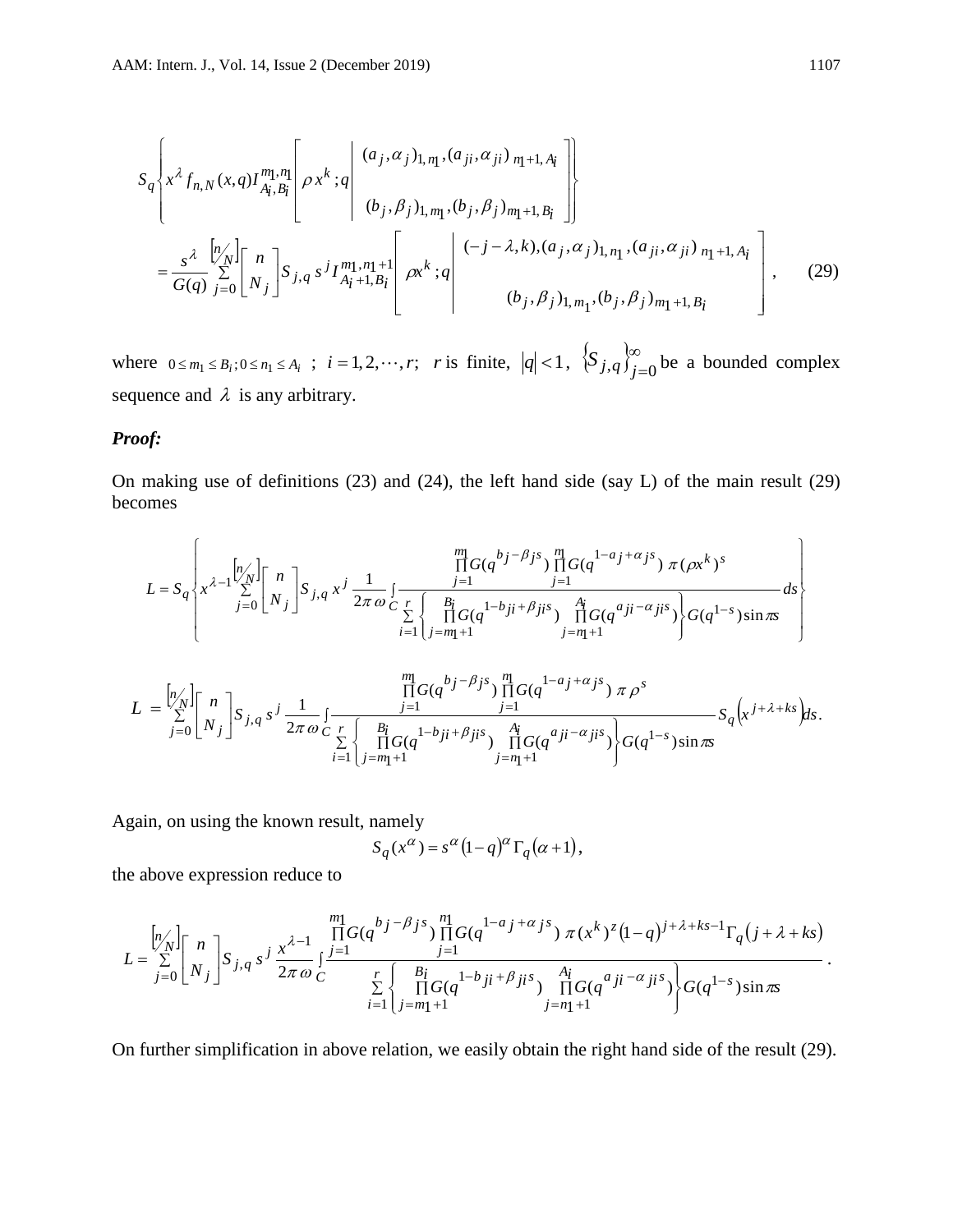## **4. Extraordinary Cases**

In the indicated segment, we shall deal with certain particular cases of our main sequel. For example, if we set  $r = 1, A_1 = A$ ; and  $B_1 = B$ , in the main result (29), it yields to result (28). Also, if we fixed  $\alpha_i = \beta_j = 1, \forall i$  and *j* in the result (28), we arrive at the coming result:

$$
S_{q} \left\{ x^{\lambda} f_{n,N}(x,q) G_{A,B}^{m,n} \left[ x^{k};q \left| \begin{array}{c} a_{1}, \cdots, a_{A} \\ b_{1}, \cdots, b_{B} \end{array} \right| \right\}
$$
  
= 
$$
\frac{s^{\lambda}}{G(q)} \sum_{j=0}^{\lfloor n/\lambda \rfloor} \left[ \begin{array}{c} n \\ N_{j} \end{array} \right] S_{j,q} s^{j} G_{A+1,B}^{m,n+1} \left[ s^{k};q \left| \begin{array}{c} -\lambda-j,k; a_{1}, \ldots, a_{A}, \\ b_{1}, \ldots, b_{B} \end{array} \right] (k>0). \tag{30}
$$

By conveying particular values to the sequence  $\{S_{i,q}\}_{n=1}^{\infty}$  $\left(S_{j,q}\right)_{j=0}^{\infty}$ , our main result (28) can be brought to bear certain image formulas under *q*-Sumudu transforms involving orthogonal *q*-polynomials and the basic analog of Fox's *H*-function. To illustrate the same, we deal with the following case. By setting  $N = 1$  and

$$
S_{j,q} = \frac{(q^{\alpha};q)_n}{(q;q)_n (q^{\alpha+1};q)_j} q^{j(j+1)/2},
$$

we have

$$
f_{n,1}(x,q) = L_n^{(\alpha)}(x,q).
$$

Thereupon, the result (28) yields to

$$
S_q \left\{ x^{\lambda} L_n^{(\alpha)}(x,q) H_{A,B}^{m_1,n_1} \left[ x^k \, ;q \middle| \, (a_1, \alpha_1), \dots, (a_A, \alpha_A) \atop (b_1, \beta_1), \dots, (b_B, \beta_B) \right] \right\}
$$
\n
$$
= \frac{(q^{\alpha};q)_n \, s^{\lambda}}{G(q)(q;q)_n} \sum_{j=0}^n \frac{q^{j(j+1)/2} \, s^j}{(q^{\alpha+1};q)_j} H_{A+1,B}^{m_1,n_1+1} \left[ s^k \, ;q \middle| \, (-\lambda - j,k), (a_1, \alpha_1), \dots, (a_A, \alpha_A) \atop (b_1, \beta_1), \dots, (b_B, \beta_B) \right] \quad (k > 0). \tag{31}
$$

A detailed account of various hypergeometric orthogonal *q*-polynomials can be found in the research monograph by Koekoek et al. (2010). Therefore, one can derive similar type of results by taking into consideration the definitions of the *q*-polynomials given in same paper.

### **5. Concluding Remarks**

We conclude this paper with the remark that, by virtue of the unified nature of *q*-analog of *I*function and general class of family of *q*-polynomials, the *q*-image formulas given by the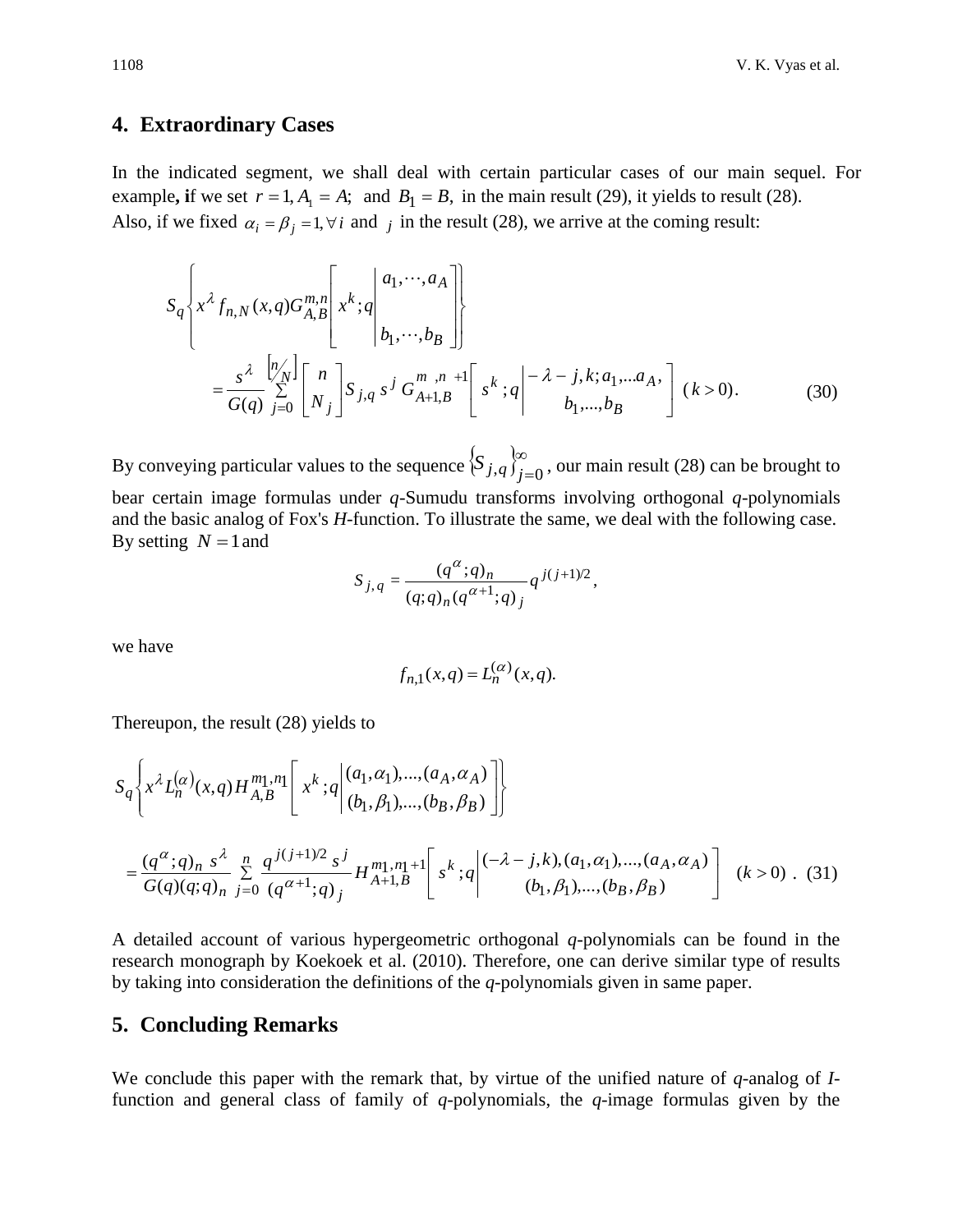relations (28) and (29) being are of general nature, and will lead to several *q*-Sumudu transforms for the product of orthogonal *q*-polynomials and *q*-special functions. Moreover, they are expected to find some importance in establishing solutions of differential equations involving *q*special functions.

# **Acknowledgments:**

*The authors are grateful to the anonymous referees and Professor (Dr.) Aliakbar Montazer Haghighi (Editor-in-Chief) for their valuable comments and helpful suggestions, which have helped them to improve the presentation of this work significantly. The author(s) would like to acknowledge that this paper has been financially supported by Sur University College Research Funds.*

## **REFERENCES**

- Agarwal, R.P. (1960). A *q*-analogue of MacRobert's generalized E-function, Ganita, Vol.11, pp. 49–63.
- Ahmed, A., Moinuddin, M. and Al-Saggaf, U.M. (2018). *q*-State space least mean family of algorithms, Circuits, Systems, and Signal Processing, Vol. 37, No. 2, pp. 729–751.
- Al-Saggaf, U.M., Moinuddin, M., Arif, M. and Zerguine, A. (2015). The *q*-least mean squares algorithm, Signal Process, Vol. 111, pp. 50–60.
- [Al-Omari,](https://www.sciencedirect.com/science/article/pii/S1018364715000439#!) S.K.Q. (2016). On *q*-analogues of the Mangontarum transform for certain *q*-Bessel functions and some application, [Journal of King Saud University -](https://www.sciencedirect.com/science/journal/10183647) Science, Vol. 28, No. 4, pp. 375-379.
- [Al-Omari,](https://www.sciencedirect.com/science/article/pii/S1018364715000439#!) S.K.Q (2017). On *q*-analogues of the Natural transform of certain *q*-Bessel functions and some application, Filomat, Vol. 31, No. 9, pp. 2587-2598.
- Al-Omari, S.K.Q., Baleanu, D. and Purohit, S.D. (2018). Some results for Laplace-type integral operator in quantum calculus, [Advances in Difference Equations,](https://link.springer.com/journal/13662) 2018:124.
- Albayrak, D., Purohit, S. D., & Uçar, F. (2013). On q-analogues of Sumudu transform. Analele Universitatii" Ovidius" Constanta-Seria Matematica, Vol. 21, No. 1, pp. 239-259.
- Albayrak, D., Purohit, S.D., Ucar, F. (2013). On *q*-Sumudu transforms of certain *q*-polynomials, Filomat Vol. 27, No. 2, pp. 411–427.
- Albayrak, D., Purohit, S.D., Ucar, F. (2014). Certain inversion and representation formulas for *q*-Sumudu transforms, Hacettepe Journal of Mathematics and Statistics.,Vol. 43, No.5, pp.  $699 - 713.$
- Annaby M.H., and Mansour, Z.S. (2012). *q*-Fractional Calculus and Equations (Lecture Notes in Mathematics 2056), Springer, New York.
- Aral A., Gupta, V. and Agarwal, R.P. (2013). Applications of *q*-Calculus in Operator Theory, Springer, New York
- Arif M., Naseem, I., Moinuddin, M. and Al-Saggaf, U. M. (2018). Design of an intelligent *q*-LMS algorithm for tracking a non-stationary channel, Arabian Journal for Science and Engineering, Vol. 43, No. 6, pp. 2793–2803.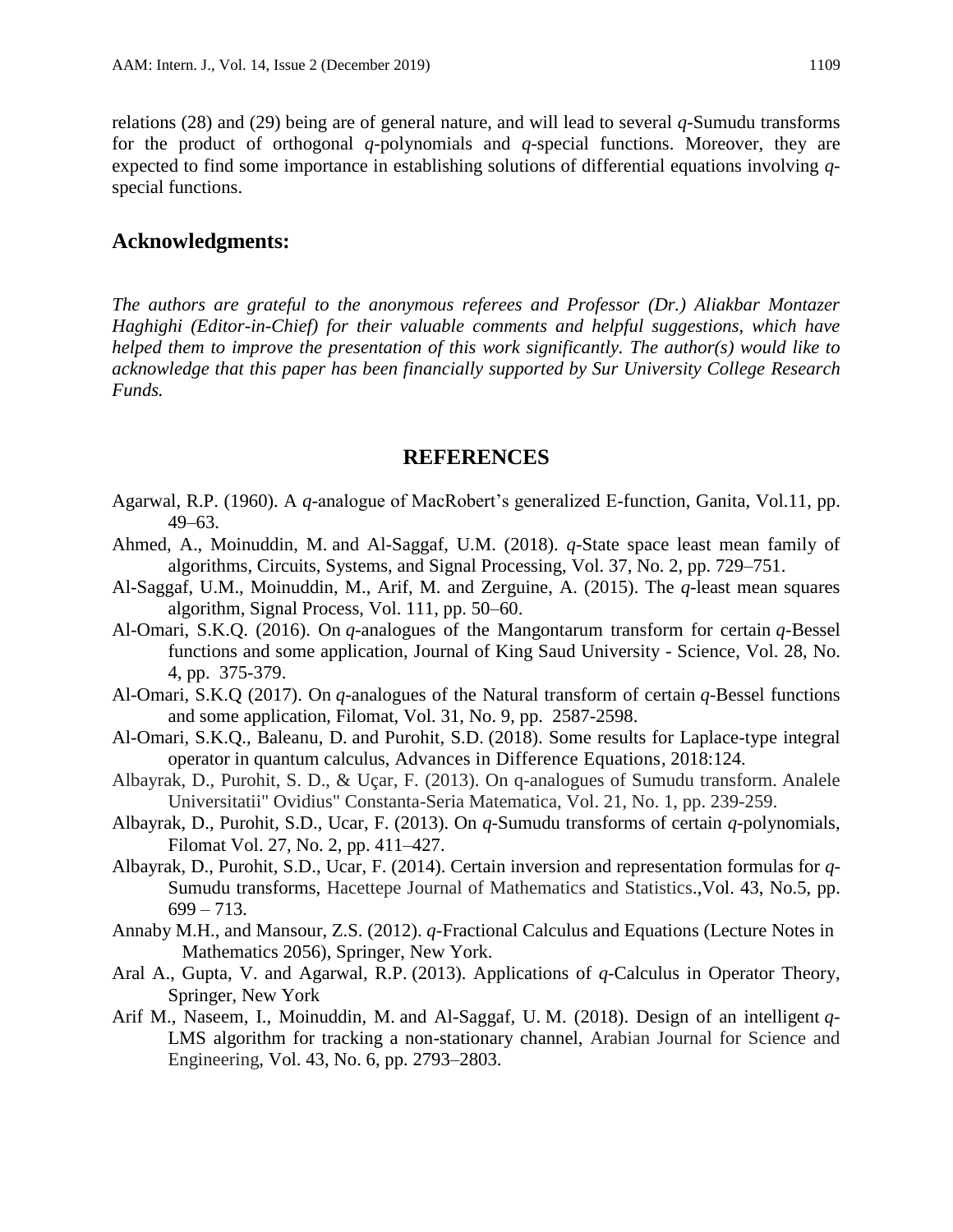- Belgacem, F.B.M., Karaball, A.A., and Kalla, S.L. (2003). Analytical investigations of the Sumudu transform and applications to integral production equations, Mathematical Problems in Engineering, Vol. 3, pp. 03–118.
- De Sole, A. and Kac, V.G. (2005). On Integral representations of *q*-gamma and *q*-beta functions (English, Italian summary), Atti Accad. Naz.Lincei Cl. Sci. Fis. Mat. Natur. Rend. Lincei (9) Mat. Appl., Vol. 16, pp. 11–29.
- Ernst, T. (2003). A method for *q*-calculus, Journal of Nonlinear Mathematical Physics, Vol. 10, No. 4, pp. 487-525.
- Ernst, T. (2012). A Comprehensive Treatment of *q*-Calculus, (Lecture Notes in Mathematics), Springer, New York.
- Ernst, T. (2017). On the *q*-exponential of matrix *q*-Lie algebras, Special Matrices, Vol. 5, No. 1, pp. 36–50.
- Gasper, G. and Rahman, M. (1990). Basic Hypergeometric Series, Encyclopedia of Mathematics and Its Applications, 35, Cambridge University Press, Cambridge and New York.
- Gupta, V., Rassias T. M., Agrawal, P. N. and Acu, A.M. (2013). Recent Advances in Constructive Approximation Theory, Springer, New York.
- Govindaraj, M. and Sivasubramanian, S. (2017). On a class of analytic functions related to conic domains involving *q*-calculus, Analysis Mathematica., Vol. 43(3), pp. 475–487.
- Jackson, F.H. (1905). The application of basic numbers to Bessel's and Legendre's functions, Proceedings of the London Mathematical Society, Vol. 2, No. 2, pp. 192–220.
- Koekoek, R., Lesky, P. A. and Swarttouw R. F. (2010). Hypergeometric Orthogonal Plynomials and their *q*-Analogues, Springer Monographs in Mathematics. Springer-Verlag, Berlin.
- Mathai, A.M. and Saxena, R.K.(1973). Generalized Hypergeometric Functions with Applications in Statistics and Physical Sciences. Lecture series in Math. No. 348, Springer-Verlag, Heidelberg.
- Mathai A.M. and Saxena, R.K. (1978). The *H*-function with Applications in Statistics and other Disciplines, John Wiley & Sons. Inc., New York.
- Mathai A.M., Saxena, R.K. and Haubold, H.J. (2010). The *H*-function Theory and Applications, Springer, New York.
- Murugusundaramoorthy, G., Janani, T. and Purohit, S.D. (2017). Coefficient estimate of bi-Bazileviuc functions associated with fractional *q*-calculus operators, Fundamenta Informaticae, Vol. 151 , pp. 49–62.
- Nisar, K.S and [Belgacem,](https://aip.scitation.org/author/Belgacem%2C+F+B+M) F.B.M (2017). Dynamic k-Struve Sumudu Solutions for Fractional Kinetic Equations, Advances in Difference Equations 2017; 2017:340.
- Nisar, K.S, [Belgacem,](https://aip.scitation.org/author/Belgacem%2C+F+B+M) F.B.M. and Abouzaid, M.S. (2017). Fractional kinetic equations involving Struve function using Sumudu transform, Mathematical Sciences International Research Journal, Vol. 6, No. 2, pp. 13-17
- Nisar, K.S, Gharsseldien, Z.M. and [Belgacem,](https://aip.scitation.org/author/Belgacem%2C+F+B+M) F.B.M. (2017). Solution of fractional Distributed Order Reaction-Diffusion Systems with Sumudu Transform, Nonlinear Studies, Vol. 24, No. 4, pp. 911-920.
- Purohit, S.D. and Raina, R.K. (2011). Certain subclass of analytic functions associated with fractional *q*-calculus operators, Mathematica Scandinavica, Vol. 109, pp. 55–70.
- Purohit, S.D. and Raina, R.K. (2015). On a subclass of *p*-valent analytic functions involving fractional *q*-calculus operators, Kuwait Journal of Science., Vol. 42, No. 1, pp. 1-15.